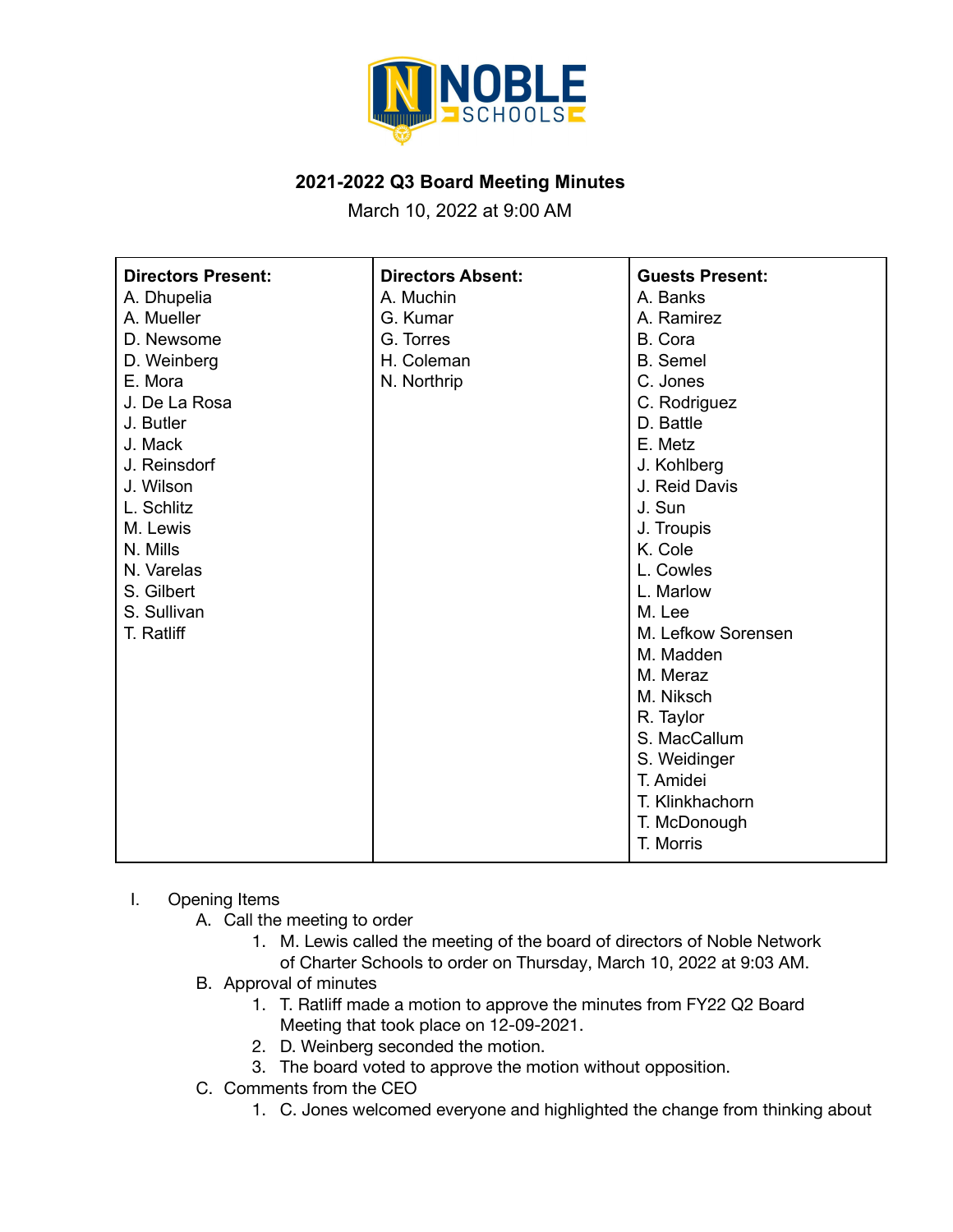this year to planning for next year.

- 2. C. Jones also updated the group about the upcoming move to mask optional in our campuses.
- 3. C. Jones shared updates on changes in the senior executive leadership team.
- II. Education Team: Instructional Core Design Team Proposals
	- A. Overview of Instructional Core Design Team
		- 1. K. Cole informed the group about how the team was created, their methodology, the timeline of their work, and the philosophical and tangible questions they tackled.
		- B. Summary of proposed changes
			- 1. L. Cowles presented the first proposed change expansion of culturally responsive and sustaining teaching to include a vision, enduring understandings, core beliefs, and core competencies and a move to integrate Illinois' Culturally Responsive Teaching and Learning Standards and Learning for Social Justice;
			- 2. K. Cole presented the second proposed change coursework minimum offerings and student requirements including ethnic studies, financial literacy, technology, and career-based internships and a significant increase in minimum sports and club offerings.
			- 3. S. Weidinger presented the third proposed change aligned standards including Common Core, Next Generation Science Standards, and WIDA.
			- 4. S. Weidinger presented the fourth proposed change a change in assessments used based on content, skills, and student experience.
		- C. Conversation and questions
			- 1. Board members thanked K. Cole and his team for their work on these instructional design changes.
			- 2. K. Cole and S. Weidinger answered clarifying questions about the proposed changes.
- III. Education Team: Student Experience Survey Results
	- A. Introduction of survey purpose and methodology
		- 1. A. Banks gave a background about the SES.
	- B. Review of results and next steps
		- 1. A. Banks shared the results from the most recent SES.
		- 2. A. Banks shared the timeline for sharing out this feedback and the timeline for the Spring survey.
	- C. Conversation and questions
		- 1. A. Banks answered questions about the biggest takeaways from the SES.
- IV. College Team: Class of 2021 Matriculation
	- A. Overview of Class of 2021 matriculation results and the impact of Summer of a Lifetime
		- 1. J. Sun gave an update on college matriculation for the class of 2021.
		- 2. J. Sun shared data trends for 5th-semester persistence in college.
		- 3. J. Sun shared data trends for college graduation (6 years post HS graduation).
		- 4. Throughout the presentation, J. Sun highlighted the outstanding results of the Noble Summer of a Lifetime participants compared to Noble students who did not participate, as well as CPS students and students nationwide.